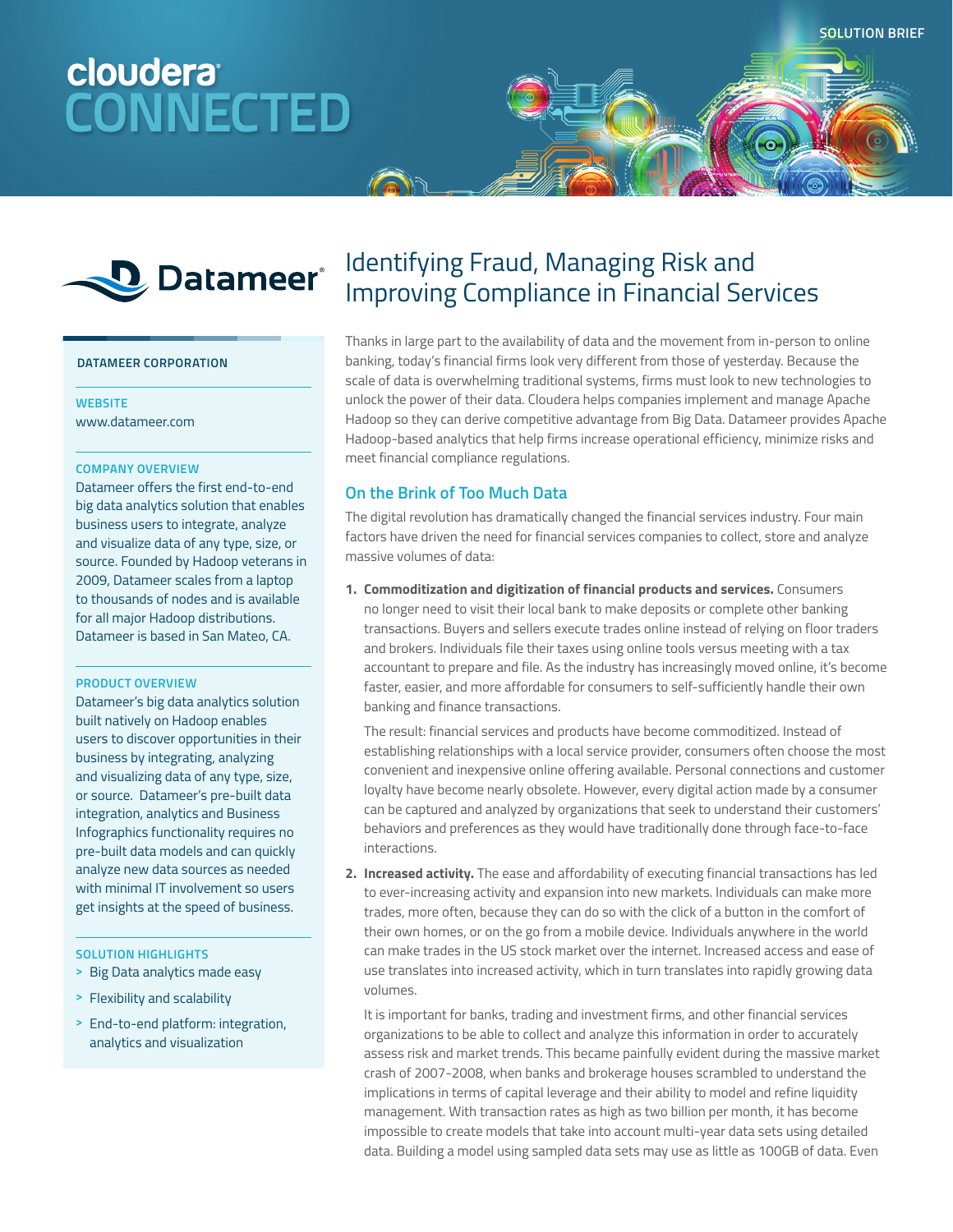# **FOUR MAIN FACTORS ARE DRIVING BIG DATA NEEDS IN FINANCIAL SERVICES:**

- 1. Commoditization and digitization of products and services
- 2. Increased activity
- 3. New data sources
- 4. Increased regulations

with large memory technologies that can accommodate one terabyte (TB) or more, that's a small fraction of the multi-petabytes (and growing) of data that firms have access to. Relying on data samples requires aggregations and assumptions, resulting in large inaccuracies in projections, limited visibility into actual risk exposure, instances of undetected fraud, and poorer performance in the market.

**3. New data sources.** The digital revolution has led to new sources of data that are complex to ingest, such as data from trade execution systems, weblogs, Twitter, blogs and other news feeds. This information, if and when combined with individual financial transactions and history, can help to paint a holistic picture of individuals, families, organizations, and markets.

But bringing together large volumes of data from many sources and in a variety of formats — including both structured and unstructured — is cumbersome and impractical using traditional relational database and data warehousing technologies. The sheer scope and costs associated with bringing this data together and making it usable are often too complex for organizations to accomplish successfully.

**4. Increased regulations.** In recent years, federal stress tests have increased the demand for predictability and integrated solutions for capital asset management. Stringent regulatory compliance laws have been put in place to improve operational transparency. Financial services organizations are held much more accountable for their actions, and are required to be able to access years of historical data in response to regulators' requests for information at any given time. For example, the Dodd-Frank Act requires firms to maintain records for at least five years; Basel guidelines mandate retention of risk and transaction data for three to five years; and Sarbanes-Oxley requires firms to maintain audit work papers and required information for at least seven years.

 Partly because of these pressures, leading financial services companies have realized that the key to optimizing their business operations is in maintaining an efficient and largescale data management infrastructure. But this is very expensive and complex to accommodate using traditional systems.

Due to these four main factors, the scale of data that financial services companies need to manage today is overwhelming traditional systems. It's truly a Big Data problem: six years of publicly available market data can easily exceed 200TB, and the proprietary data collected by individual firms today often exceeds 5PB altogether. Firms must adapt to new technologies in order to store and analyze their data. Financial services companies' ability to access this data and turn it into action is driving competition; those that put all of their data to use have a significant competitive advantage over those who don't.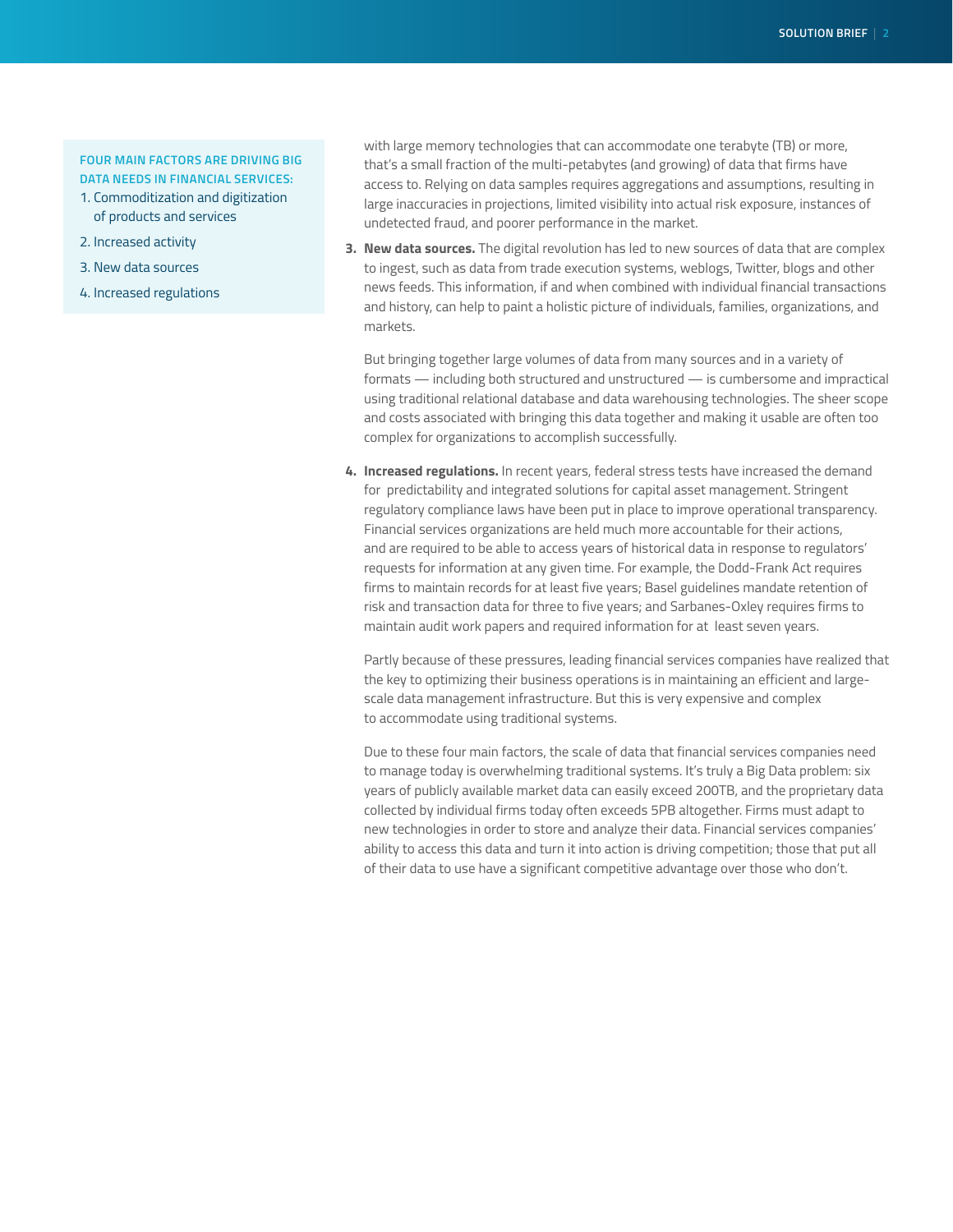### **SOLUTION COMPONENTS**

- **>** Cloudera Enterprise Core: CDH + Cloudera Manager + Cloudera **Support**
- **>** Datameer: Analytics application native to Hadoop

# **Today's Systems Can't Keep Up**

Financial services companies struggle to integrate cross-functional data across their business. Traditional systems, limited to finite storage and compute resources, require complex extract, transform, load (ETL) processes and rigorous data schemas that must be revised each time a new question or data source is needed. These tools are restricted to structured data only; unstructured data must be given structure before it can be analyzed. Further, traditional systems become expensive as data volumes grow.

Bringing data in from different silos creates integration problems that traditional tools struggle with. Broker interaction data from application logs need to be combined with transactional data from the data warehouse and customer relationship management (CRM) tools. Call center log data needs to be combined with trading actions across systems and account types. Combining structured data from schema-driven relational database management systems (RDBMS) with unstructured data is not easily done using traditional tools. Companies need to be able to correlate these sources quickly and easily with tools that business analysts can use so they can quickly adapt to changing requirements.

The goal: to combine any number of relational and unstructured data about customer interactions and transactions into a single system. Financial services firms are looking for flexibility in combing and mapping very large data sets and using security to restrict who has accessed the most sensitive data.

# **A New Data Infrastructure**

The world of finance set out to find new technologies that would allow them to manage and take advantage of larger data sets. They discovered the technologies deployed by large web and online advertising companies like eBay and Facebook. In short, they found Hadoop: open source software that enables distributed parallel processing of huge amounts of multi-structured data. The foundation for this infrastructure is industry standard, low-cost compute and storage capabilities. These include either off the shelf hardware managed in-house or public cloud resources offered as infrastructure-as-a- service. With Hadoop, no data is too big.

This infrastructure runs Cloudera Enterprise Core and Datameer as a single cluster. Cloudera Enterprise Core combines CDH, the 100% open source Apache Hadoop distribution, with management software and support that makes Hadoop a stable and reliable platform trusted by financial organizations. Datameer, an analytics application native to Hadoop, provides the next generation data management, analytics and discovery platform for Big Data.

The cluster servers are configured with required CPU, RAM and storage components, networked together with standard gigabyte Ethernet. There are two sets of roles for these servers: one set provides management and interaction with analysts and operators; the other set handles storage and processing for all of the data.

The management servers include Datameer, which provides analysts with capabilities to analyze data regardless of any variety, size or source. Datameer can reside on its own physical or virtualized server, either on-premise or in the cloud. Datameer integrates with existing LDAP and Active Directory infrastructures, as well as monitoring tools like Nagios and JMX-connected tools. Datameer runs natively on the Hadoop cluster and generates optimized MapReduce code, in the form of jobs, directly on the Hadoop nodes.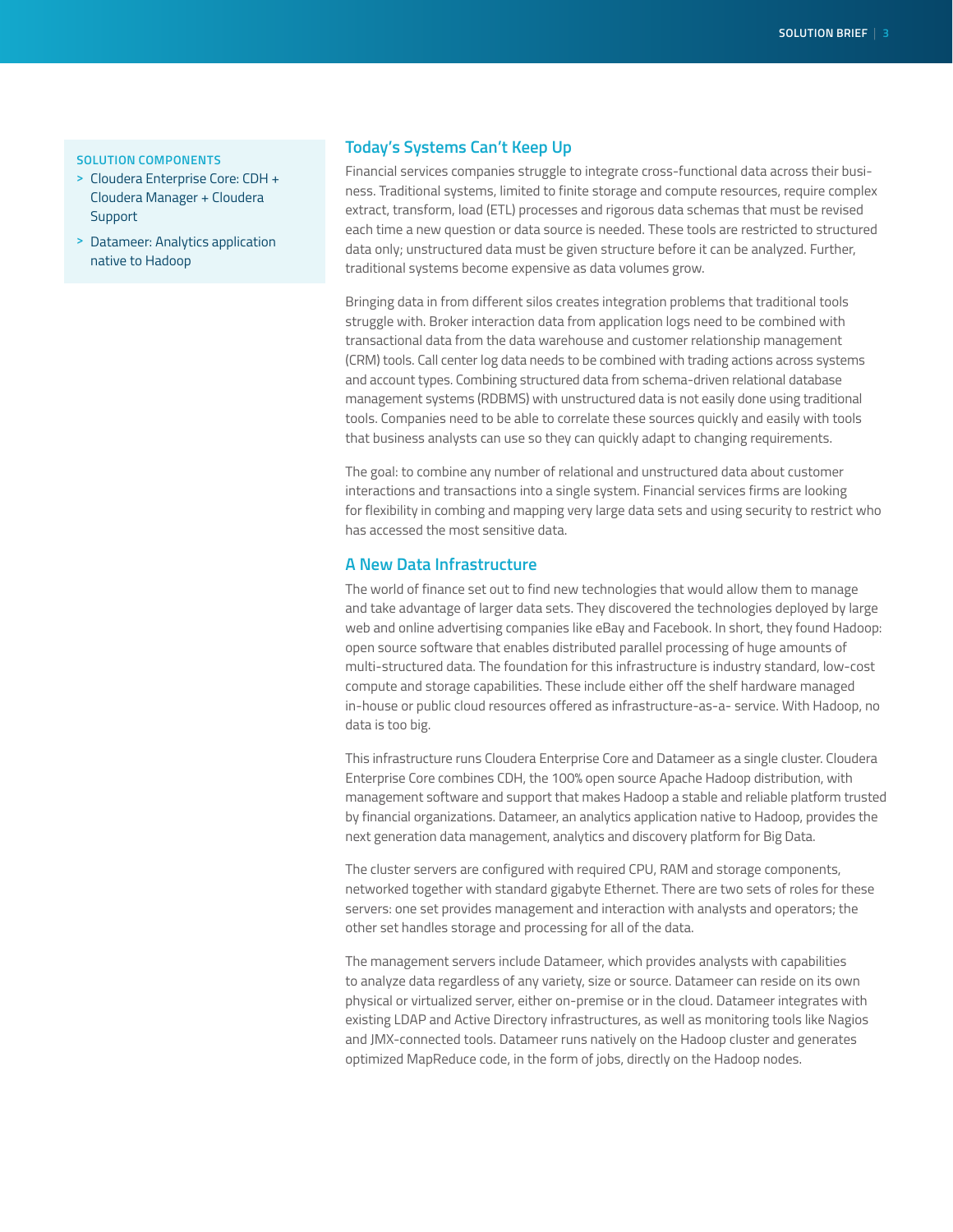Similar to the way social networking companies find relationship links that are complicated to identify, anti-fraud teams search for connections that are implied by detailed trace data.

The other management servers handle administration capabilities using Cloudera Manager. Cloudera Manager is the management platform in Cloudera Enterprise Core, delivering granular visibility into and control over every part of CDH. Cloudera Manager empowers operators to improve cluster performance, enhance quality of service, increase compliance and reduce administrative costs.

All of the storage and processing nodes run agents or daemons that handle data placement, replication and analysis job execution. Each of the servers in this set is identically configured. In case of any failures, other nodes in the set take over responsibility for the data and processing of the failed nodes and continue with the work in progress. Servers can be added and removed in order to accommodate growth in data and processing requirements.

Today's top financial services firms have already deployed Cloudera's Platform for Big Data with Datameer to store, access and analyze large volumes of diverse and detailed data, increasing operational efficiency in several key business applications such as identifying internal fraud and reducing the cost of risk related regulatory compliance.

# **Use Case: Fraud Detection and Risk Management**

Challenges in fraud detection have increased dramatically with the introduction of new access points to financial services offerings and increased sophistication of perpetrators. Furthermore, as companies expand into new markets, they face new risks that must be modeled.

With each new access point, firms are more susceptible to new methodologies and ever more complex cross-channel fraud. For example, customers commonly create separate accounts for different service offerings without linking them; they may create a checking account for a relative without also giving the relative access to their personal savings. With multiple accounts sharing access to the same financial products, a perpetrator has the opportunity to execute complex trades and transfers between independent accounts to mask fraudulent behavior.

The demand for more data driven risk modeling is increasing at a feverish pace. It is no longer sufficient to rely on brilliant quant staff with complex algorithms driven by data samples, which leave firms susceptible to hidden deficiencies and irreconcilable predictions. The most valuable tools available help firms combat fraud by providing detailed traces across all operational systems. Since perpetrators work hard to exploit gaps in financial systems, firms must be vigilant and self-aware of every place where they are exposed. By collecting detailed behaviors from online channels and automated systems, fraud detection teams can recombine logically linked accounts by looking for common patterns of money movement and related transactions. Similar to the way social networking companies find relationship links that are complicated to identify, anti-fraud teams search for connections that are implied by detailed trace data. Collecting detailed information on both customer and internal interactions leads to new models that help identify patterns of normal and suspect behavior.

# **The Cloudera and Datameer Difference**

Together, Cloudera and Datameer foster better fraud identification and tracking by analyzing user interactions across systems to discover emergent patterns. The combined technologies also help firms perform detailed risk analysis for compliance purposes, saving significant costs and time while delivering a clearer picture of actual risk exposure across the organization. By identifying fraud more quickly and assessing risk more accurately, firms can avoid costly breaches and keep pace with regulations more cost effectively.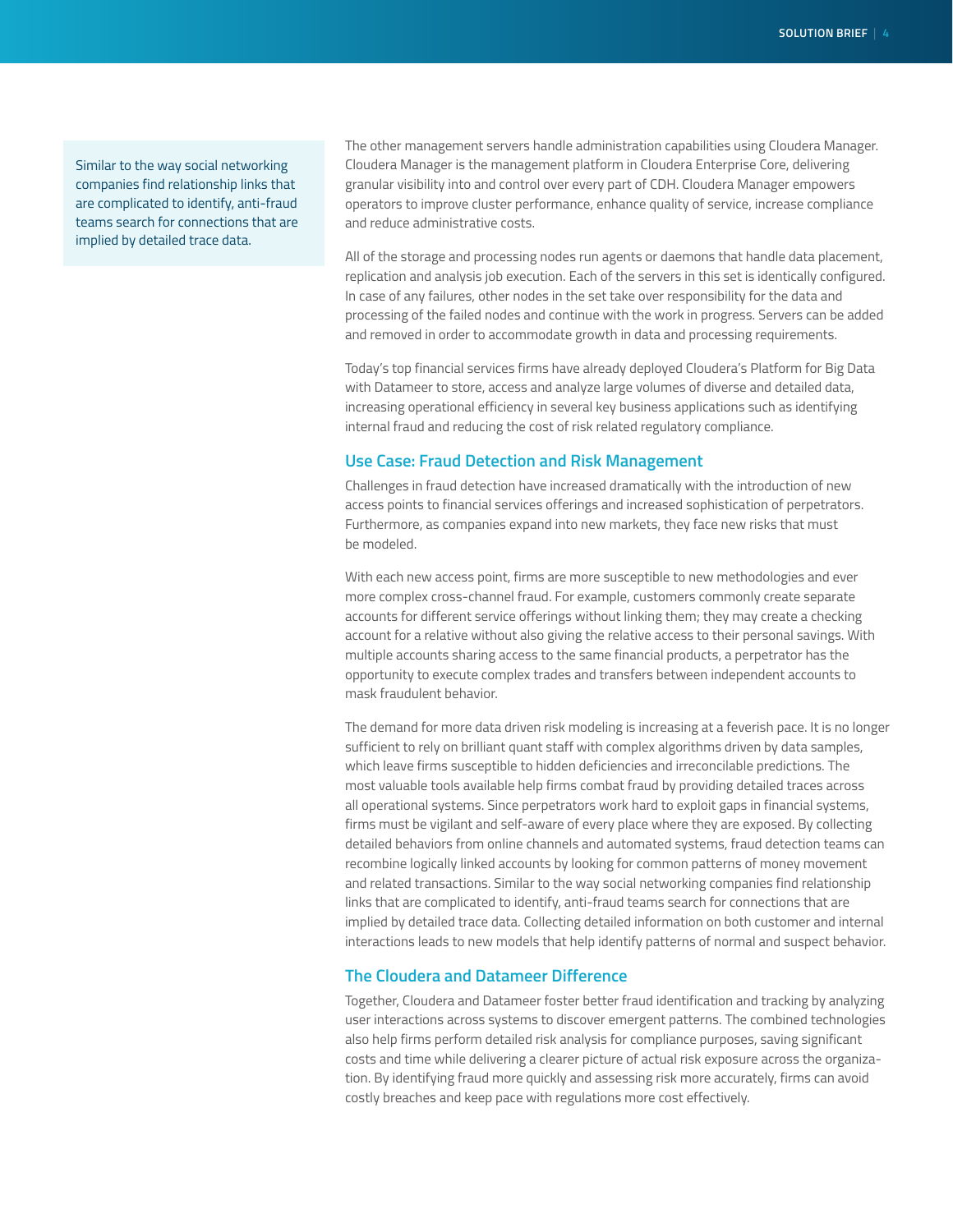# **Customer Examples**

- **>** One major global financial services conglomerate uses Cloudera and Datameer to help identify rogue trading activity. Teams within the firm's asset management group are performing ad hoc analysis on daily feeds of price, position, and order information. Having ad hoc analysis to all of the detailed data allows the group to detect anomalies across certain asset classes and identify suspicious behavior. Users previously relied solely on desktop spreadsheet tools. Now, with Datameer and Cloudera, users have a powerful platform that allows them to sift through more data more quickly and avert potential losses before they begin.
- **>** A leading retail bank is using Cloudera and Datameer to validate data accuracy and quality as required by the Dodd-Frank Act and other regulations. Integrating loan and branch data as well as wealth management data, the bank's data quality initiative is responsible for ensuring that every record is accurate. The process includes subjectingthe data to over 50 data sanity and quality checks. The results of those checks are trended over time to ensure that the tolerances for data corruption and data domains aren't changing adversely and that the risk profiles being reported to investors and regulatory agencies are prudent and in compliance with regulatory requirements. The results are reported through a data quality dashboard to the Chief Risk Officer and Chief Financial Officer, who are ultimately responsible for ensuring the accuracy of regulatory compliance reporting as well as earnings forecasts to investors.

# **A Closer Look at the Technology**

# **Data Collection**

With the majority of financial consumer interactions happening online, modern data sources for consumer interactions primarily involve web based platforms together with ATM and in store data. Additionally, new data sources are emerging based on mobile interactions. These data sources generate streams that include log files (also known as clickstreams) as well as transactions. Often, customer profile data and product information is integrated in order to make sense of user interactions. Datameer's data integration functionality makes it simple to access and integrate each of these sources into CDH.

Web servers and application servers generate log files or clickstream data via standard logging mechanisms. These include configurable Java logging frameworks such as log4j and system level logging such as syslog. On Microsoft Windows, there are file and event system based logging systems. Each of these logging systems can be ingested into the Hadoop Distributed File System (HDFS) via Flume, a robust distributed log collection framework, or the data can be loaded directly by Datameer. Once in CDH, all data can then be accessed, joined, transformed and analyzed by Datameer.

Transactional data, customer profile data and product data are stored in relational databases. Each of these is updated regularly with changes and new information regarding customer transactions, changes to profiles or updates to products. Using Sqoop or Datameer's integration capabilities, this data is copied or streamed into HDFS on a regular basis. The data is synchronized and integrated with other data on a schedule configured and managed by Datameer.

#### **Information Architecture and Collaboration**

Ingested data is stored in HDFS and maintained in its raw form. The data may be partitioned by time and can then be joined, transformed or analyzed as needed. Regardless of analysis, the original raw data, by source, is maintained. Once imported into Datameer, it is also tracked using basic data lineage. All data operations in Datameer are captured so that users can determine what actions have been performed on the data and the corresponding data